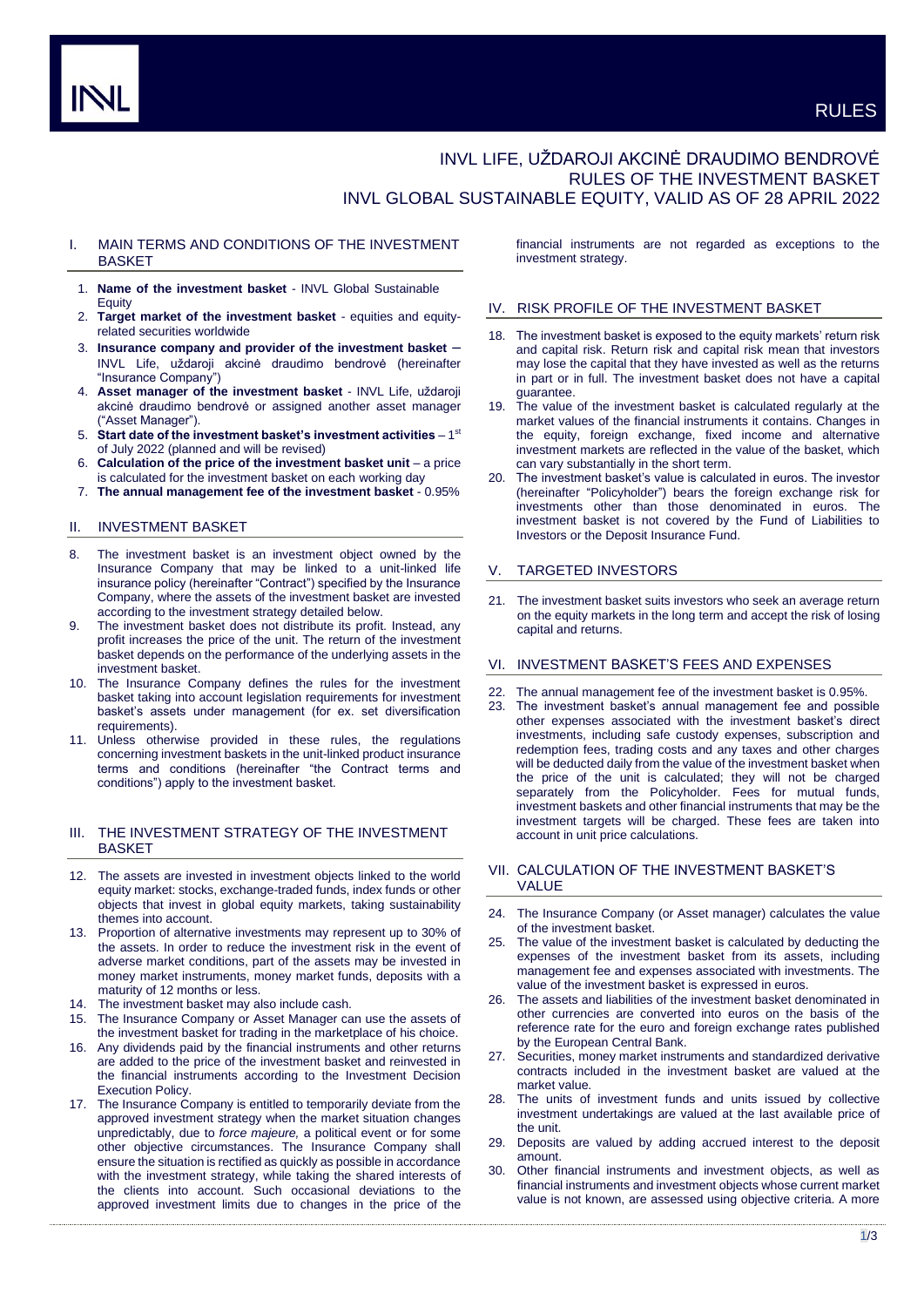detailed valuation of financial instruments and investment objects is specified in the Insurance Company's internal valuation methodology for investment objects.

31. A value is calculated for the investment basket for the days those Lithuanian banks are generally open (working days). Based on any changes, market disturbances or other similar reasons possibly affecting the investment basket's investments, the Insurance Company (Asset Manager) can interrupt the calculation of the investment basket's value until the calculation of the value can be carried out normally.

## VIII. CALCULATION OF THE UNIT PRICE OF THE INVESTMENT BASKET

- 32. The price of the investment basket unit is calculated by dividing the value of the basket by the number of investment basket units in circulation.
- 33. The unit price of the investment basket may be divided into fractions. The number of investment basket's units and the unit price are rounded to 4 decimal places. The unit price of the investment basket is expressed in euros. The latest unit price of the investment basket is available from the Insurance Company and on the Insurance Company's website.

## IX. LINK BETWEEN INVESTMENT DIRECTION AND CONTRACTAND ASSOCIATED RESTRICTIONS

- 34. Investment basket is linked to the Contract only for the purpose of calculation of capital accumulated in the Contract.
- 35. The subscription of the investment basket's units means tying a new payment after corresponding fees deduction under the customer's Contract or of already existing savings to the price of the investment basket's unit. The redemption of the investment basket units means the withdrawal of the Contract's savings tied to the investment basket or their transference to another investment basket.
- The Insurance Company is entitled to refuse to execute the Policyholder's investment order due to linking the Contract with the investment basket. The Insurance Company has the right to limit the number of investment baskets selected in the Contract, the combination with other investment baskets offered by the Insurance Company or to determine the minimum number of units or the minimum amount in euros that may be linked to the Contract at any time.
- 37. The redemption price of the investment basket unit coincides with the price of the unit.
- 38. Investment assignments are executed in the order in which they are submitted.
- 39. The investment assignment can only be cancelled with the approval of the Insurance Company.
- 40. The Insurance Company is entitled to restrict investment basket unit redemptions and subscriptions due to market disturbances or other similar reasons, or if the restriction is deemed necessary to protect the interests of other Policyholders. Such a situation can arise, for example, due to a market disturbance, as a result of which the valuation and realization of the Investment Basket's investments and value calculation of the Investment Basket cannot be carried out reliably.
- 41. Investment risk borne by Policyholder as well covers such situations when investment basket unit redemptions and subscriptions are temporarily or permanently suspended by Insurance Company, Asset manager or state institution, as well as cases of suspension of investment basket unit valuation (unit price is not calculated on a particular day and it is determined later). In such cases investment unit price is calculated, Policyholder's investment orders or other transactions in respect to the Contract are executed as soon as subscription/redemption of investment units is reopened and unit price available.
- 42. The Insurance Company is entitled to change the Asset Manager of the investment basket and make changes to the rules of the investment basket. Changes are reported on the Insurance Company's website.

## X. TERMINATION OF THE INVESTMENT BASKET

43. The Insurance Company is entitled to terminate the investment basket or to merge it with other investment basket, owned by the Insurance Company. Policyholders' notification procedure is set in the Contract terms and conditions.

## XI. OWNERSHIP OF AND RIGHTS TO THE INVESTMENT BASKET AND ITS UNITS

44. The Policyholder or beneficiaries do not have title or other rights to the investment basket or to its units linked to the Contract. The Insurance Company holds the title to the units of the basket and the financial instruments belonging to the basket linked to the Contract.

## XII. TAXES AND PAYMENTS TO AUTHORITIES

- If the investment basket or financial instruments in the basket are subject to direct or indirect taxes under a law or an order issued, or other fees imposed by the authorities, and which are payable by the Insurance Company, the Insurance Company is entitled to charge the corresponding sum from the investment basket's asset.
- 46. The investment basket's financial instruments may be subject to tax costs, which affect the price of the financial instrument's or investment basket's value.

## XIII. RISKS ASSOCIATED WITH THE INVESTMENT BASKET

#### 47. **MARKET RISK**

Financial instruments are affected by market risk, i.e. risk which is caused by general economic development, in other words factors that affect the overall performance of companies operating on the markets and/or that the value of the investment changes as a result of changes in the economic outlook.

#### 48. **RETURN RISK**

The performance of the investment basket is dependent on the performance of the target market, which may vary during the investment period. No guarantees can be made concerning the performance of the target market. The past performance of investments is no guarantee of future performance. Investing in the investment basket is not the same as investing directly in the target market.

## 49. **INTEREST RATE RISK**

Interest rate risk results from the value of the investment basket changing due to a change in the market interest rates.

## 50. **CREDIT RISK**

Credit risk means a loss or the weakening of the financial position because the issuer of a security or other debtor fails to meet his or her obligations. If the credit risk materializes, the investor bears the risk of losing the investment entirely or in part.

#### 51. **COUNTERPARTY RISK**

Counterparty risk arises due to the other party in a financing or derivative contract and materializes if the counterparty is unable or unwilling to meet his or her obligations. If the counterparty risk materializes, the market value of the contract concluded with the counterparty is subject to risk. The investor bears the risk of losing the investment entirely or in part if the counterparty risk materializes due to the insolvency of the derivative counterparty prior to the redemption of the investment.

## 52. **FOREIGN EXCHANGE RISK**

If the financial instruments include investments other than euro denominated investments, changes in exchange rates may affect the performance of the financial instrument.

### 53. **LIQUIDITY RISK**

The markets' liquidity risk means that investments cannot be or cannot easily be realized or covered at the current market price or that a value cannot be determined for the investments due to the markets' lack of depth or because the markets are not working due to disturbance. The value of an investment may need to be defined in an exceptional manner at an exceptional time as the result of a market disturbance.